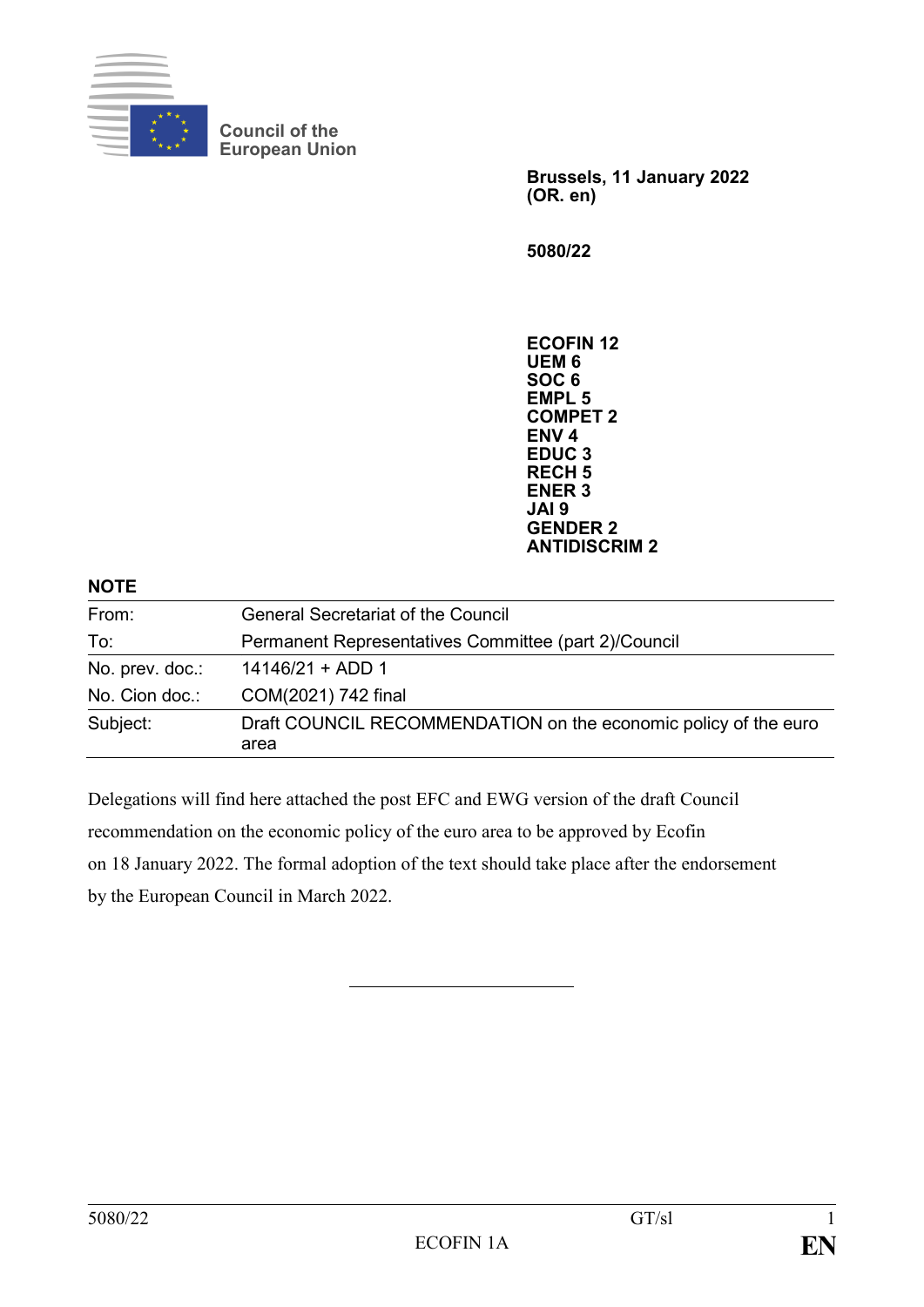## **Draft COUNCIL RECOMMENDATION**

## **on the economic policy of the euro area**

## THE COUNCIL OF THE EUROPEAN UNION,

Having regard to the Treaty on the Functioning of the European Union, and in particular Article 136 in conjunction with Article 121(2) thereof,

Having regard to Council Regulation (EC) No 1466/97 of 7 July 1997 on the strengthening of the surveillance of budgetary positions and the surveillance and coordination of economic policies<sup>1</sup>, and in particular Article 5(2) thereof,

Having regard to Regulation (EU) No 1176/2011 of the European Parliament and of the Council of 16 November 2011 on the prevention and correction of macroeconomic imbalances**<sup>2</sup>** , and in particular Article 6(1) thereof,

Having regard to the recommendation of the European Commission,

Having regard to the conclusions of the European Council,

Having regard to the opinion of the Economic and Financial Committee,

Having regard to the opinion of the Economic Policy Committee,

 $\mathbf{1}$ <sup>1</sup> OJ L 209, 2.8.1997, p. 1.<br><sup>2</sup> OJ L 206, 22, 11, 2011, p.

**<sup>2</sup>** OJ L 306, 23.11.2011, p. 25.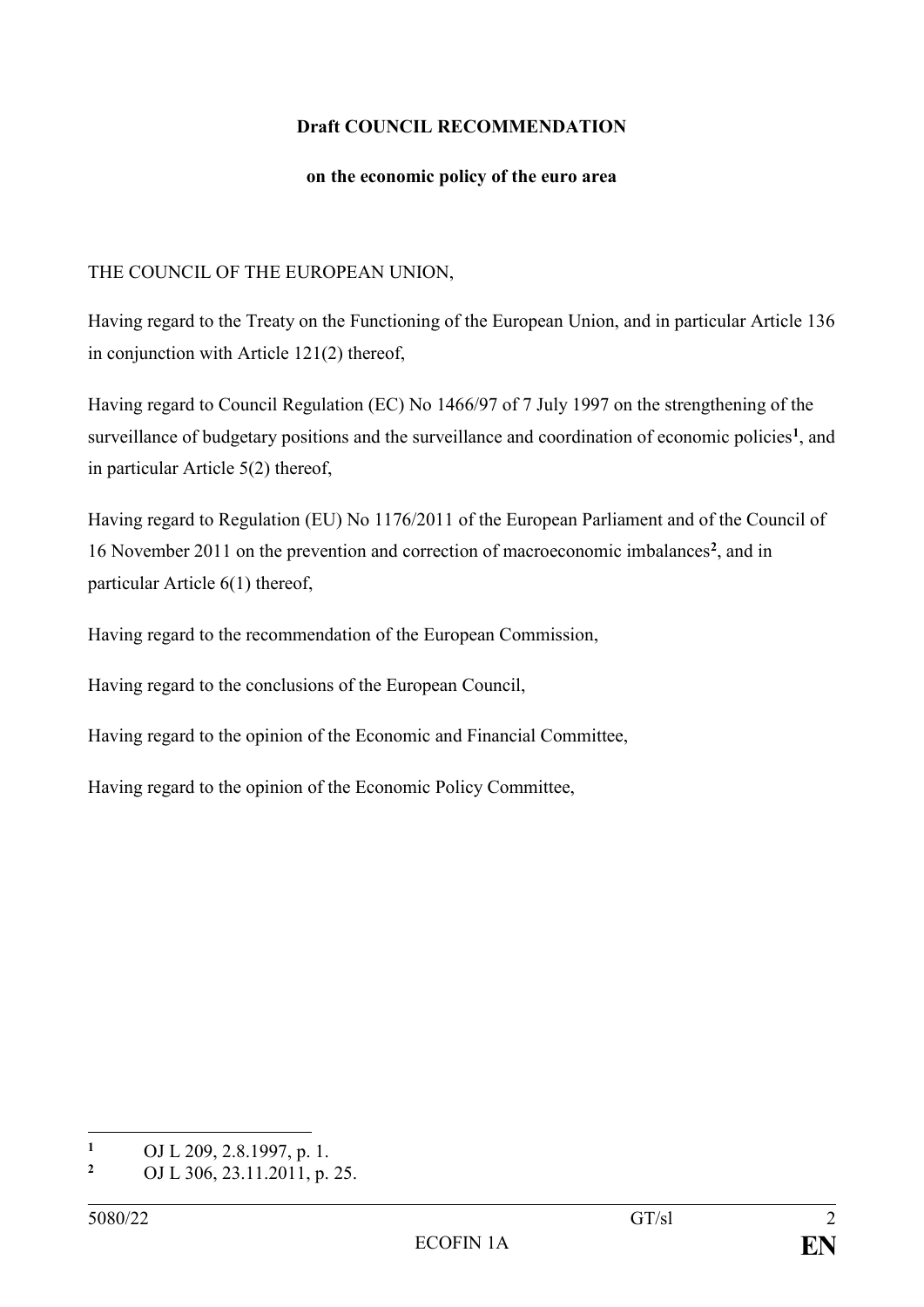## Whereas:

- (1) After a very deep recession in 2020, the euro area economy is experiencing a solid and fast recovery. GDP growth in the second quarter of 2021 surpassed expectations and, according to the autumn 2021 economic forecast of the Commission**<sup>3</sup>** , the euro area's GDP is expected to grow by 5.0 % in 2021. The euro area economy is set to regain its pre-crisis GDP level in the last quarter of 2021. By 2021Q2, seven euro area countries had already regained their pre-crisis GDP levels. Euro area annual GDP is forecast to grow by 4.3 % in 2022 but the recovery is expected to be uneven across countries and sectors. Domestic demand is the main GDP growth driver, linked to the easing of restrictions further to the vaccination rollout, gradual improvements in the labour markets, the drawdown of extra savings accrued during the lockdown periods, and strong investment growth benefitting from favourable financing conditions and the support from NextGenerationEU. As recommended, euro area Member States have taken action, individually and collectively within the Eurogroup, to ensure a policy stance that supports the recovery from the COVID-19 crisis. Going forward, the level of uncertainty remains high, with substantial risks including those related tothe evolution of the pandemic, both within and outside the EU, which warrants close monitoring.
- (2) In the course of the year, strong domestic demand growth has met constraints on the supply side, including input scarcity and logistics disruptions. In addition, labour and skills shortages have become a growing concern in some sectors and Member States. After several years of very low rates, inflation in the euro area has picked up since the beginning of 2021, in particular on the back of base effects, surging energy prices and supply bottlenecks, suggesting a transitory phenomenon, linked to the post-lockdown adjustment process. Inflation reached 4.9 % in the euro area in November 2021. According to the autumn forecast, it is projected to decline to 2.2 % in 2022 and to 1.4 % in 2023.

 $\overline{\mathbf{3}}$ **<sup>3</sup>** All references to forecasts refer to the Commission Services' Autumn 2021 Economic Forecast unless specified otherwise.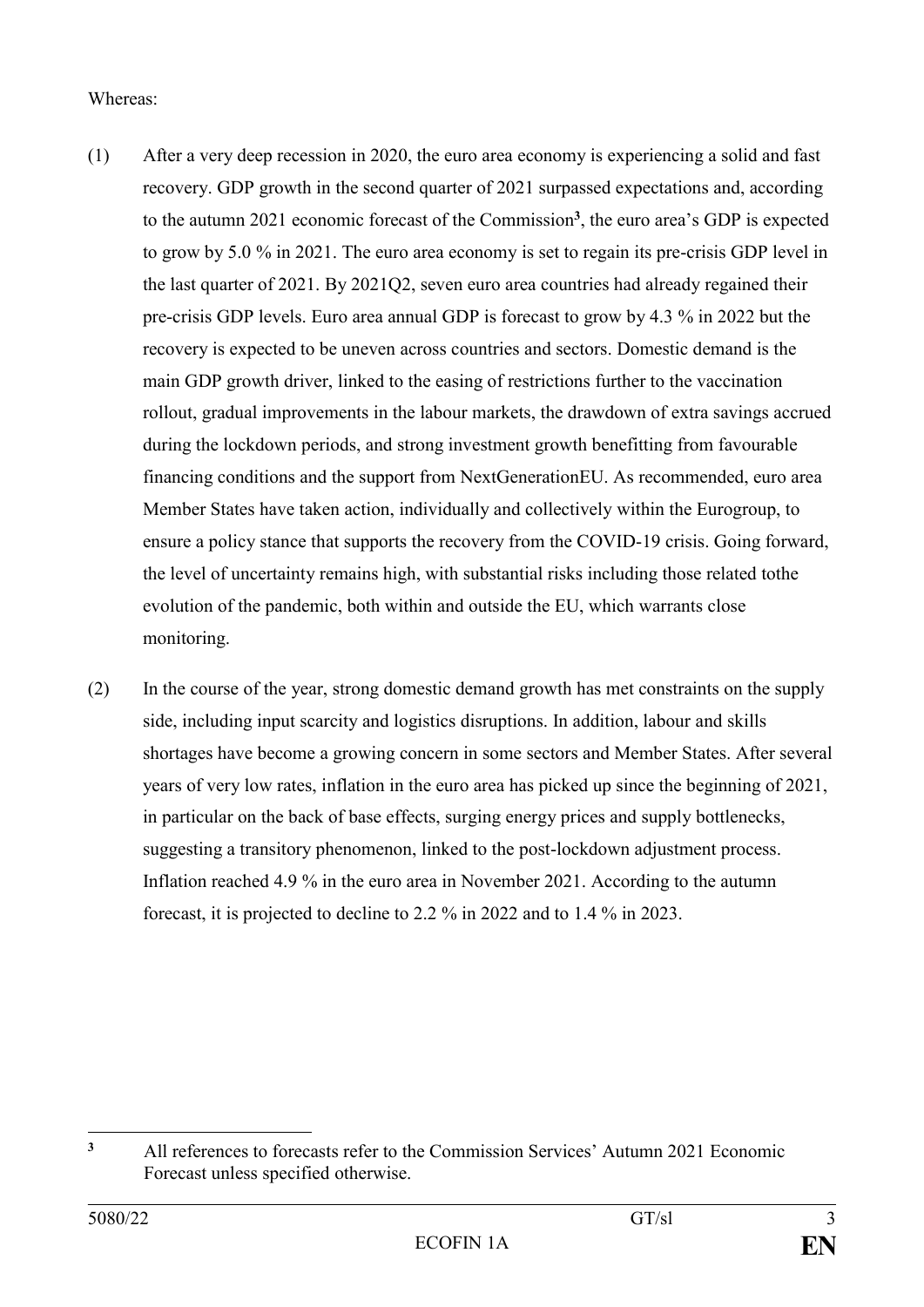(3) In 2021, the European recovery strategy has focused on putting NextGenerationEU, and its largest instrument the Recovery and Resilience Facility (RRF) **<sup>4</sup>** , into effect. By mid-November 2021, the Council had adopted the recovery and resilience plans of 22 Member States, including 18 euro area countries, after positive assessments by the Commission. Over the next years, the effective implementation of reforms and investments under the RRF will have a deep positive impact on the functioning of the euro area economies. Effective implementation of the Facility will foster upwards economic and social convergence across euro area Member States, given the key used to allocate its resources. The RRF has also reinforced confidence and contributes to supporting growth and macro-financial stability, thus balancing the policy mix and complementing the European Central Bank (ECB)'s actions. Beyond supporting the recovery, the RRF aims at structurally transforming the Member States' economies notably to achieve the green and digital transitions. The implementation of coherent investments and reforms under the RRF, together with the use of Cohesion policy funds, aims to increase the euro area's resilience to future shocks and to raise potential output in a durable manner, support employment and address social challenges. Furthermore, the issuance of euro-denominated debt by the Union to finance the RRF will add depth and liquidity to Europe's capital markets and contributes to strengthening the euro as an international currency. The issuance of green bonds under NextGenerationEU will further help promote sustainable investments.

<sup>1</sup> **<sup>4</sup>** Regulation (EU) 2021/241 of the European Parliament and of the Council of 12 February 2021 establishing the Recovery and Resilience Facility, OJ L 57, 18.2.2021, p. 17.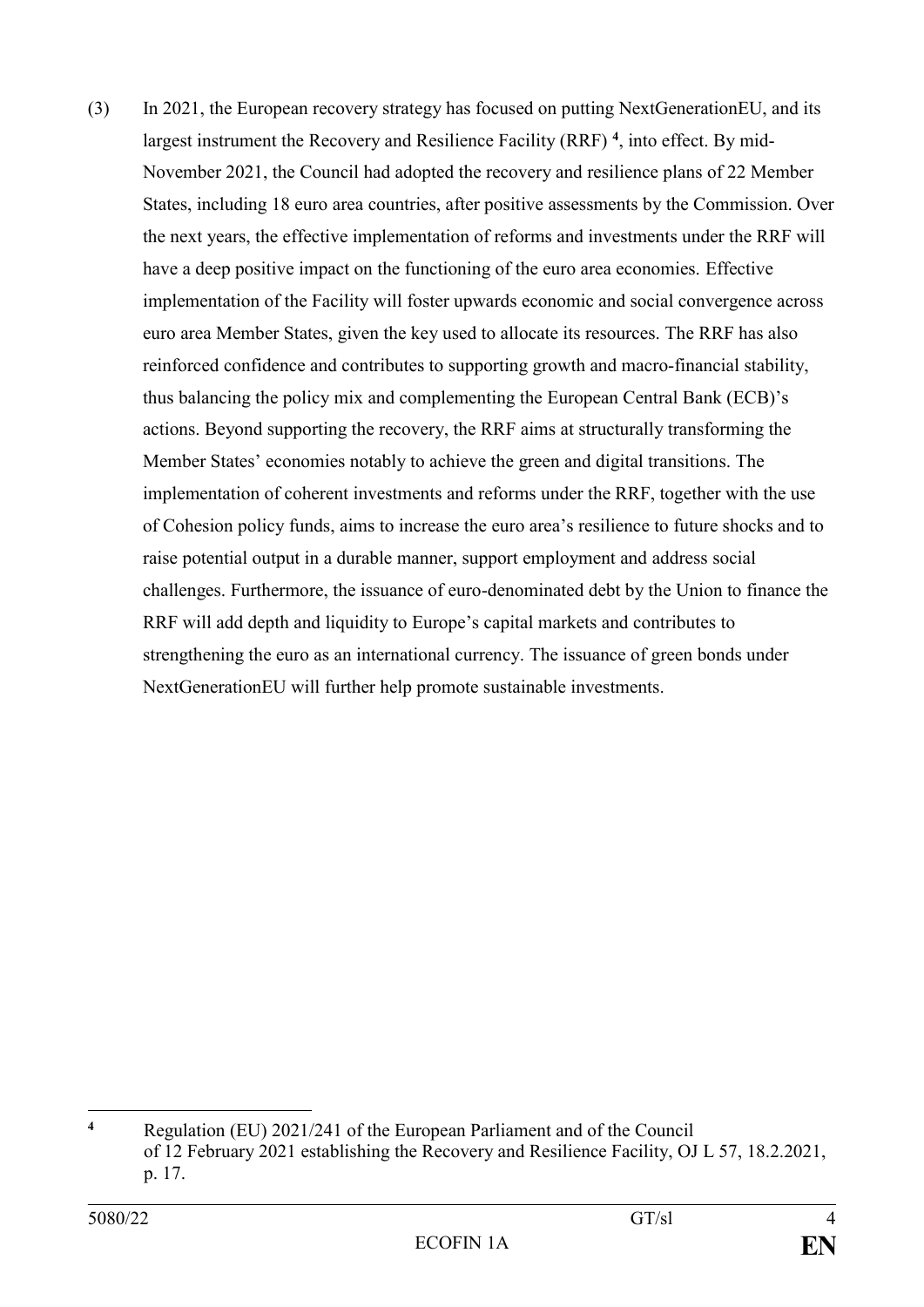- (4) The implementation of the reforms and investments included in the recovery and resilience plans will give way to the disbursement of RRF funding and effectively contribute to the achievement of the euro area policy priorities, including the Council Recommendations on the economic policy of the euro area**<sup>5</sup>** . This will concern, *inter alia*, strengthening national institutional frameworks, supporting high-quality public investment, policy measures in support to social cohesion and to a just green and digital transition. This should help ensure a sustainable and inclusive recovery, sustain growth potential and enhance resilience. This is in line with the Annual Sustainable Growth Survey and the four dimensions of competitive sustainability, i.e. environmental sustainability, productivity, fairness, and macroeconomic stability**<sup>6</sup>** .
- (5) Appropriately supportive and mutually reinforcing economic policies have ensured effective macroeconomic stabilisation, and contained the impact on labour market outcomes, mitigating risks of scarring and supporting a rapid economic recovery. A sound mix of monetary and fiscal policies along with structural reforms and financial policies will continue to be essential for the good functioning of the euro area, in full compliance with the respective roles of the Member States and institutions under the Treaty.

1

**<sup>5</sup>** Council Recommendation of 13 July 2021 on the economic policy of the euro area, OJ C 283, 15.7.2021, p. 1.

**<sup>6</sup>** Annual Sustainable Growth Survey 2022, COM(2021)740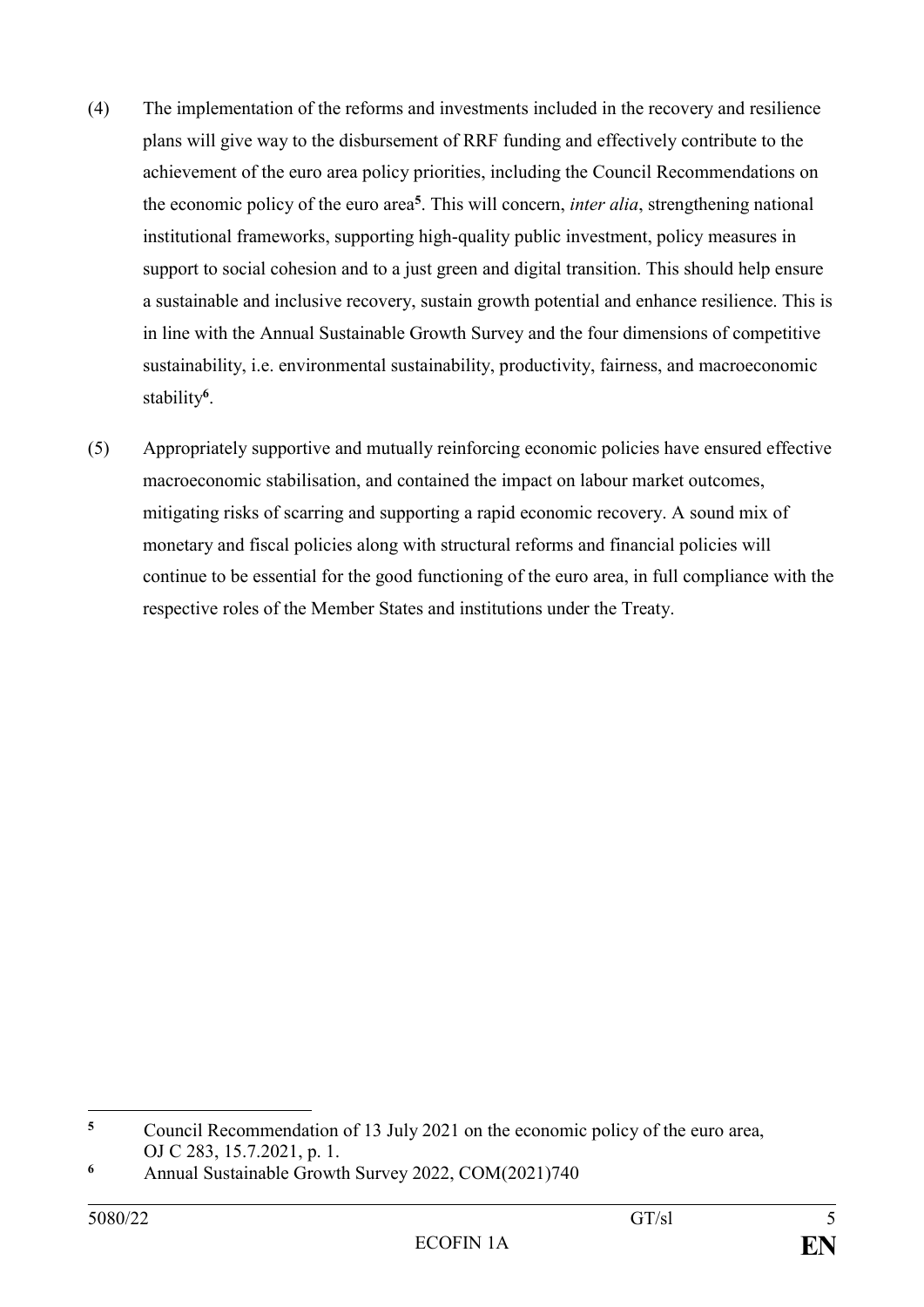- (6) The ECB's monetary policy measures aim to ensure the smooth functioning of different financial market segments and keep the monetary transmission channels intact, and ultimately safeguard medium-term price stability. In July 2021, the ECB published its new monetary policy strategy. The new strategy adopts a symmetric 2 % inflation target over the medium term. The Governing Council also confirmed that the set of ECB interest rates remains its primary monetary policy instrument. In October 2021, the ECB launched a twoyear-long investigation phase on a digital euro. The creation of a digital euro would require an intervention of the Union legislature and the Commission intends to make a proposal on the basis of Article 133 TFEU. Depending on its design, such a central bank digital currency could, inter alia, offer a supply of public money in digital form, support the digitalisation of the European economy and actively encourage innovation in retail payments**<sup>7</sup>** . Moreover, it could contribute to strengthening the international role of the euro and Europe's open strategic autonomy.
- (7) On 19 October 2021, the European Commission has re-launched the debate on the economic governance review to build broad-based consensus on how to enhance the framework, tackle macroeconomic imbalances and address fiscal challenges in a transition and growth-friendly manner, taking into account the lessons learnt from the COVID-19 crisis.

 $\overline{7}$ **<sup>7</sup>** See the October 2020 ECB "Report on a digital euro", available at [https://www.ecb.europa.eu/pub/pdf/other/Report\\_on\\_a\\_digital\\_euro~4d7268b458.en.pdf.](https://www.ecb.europa.eu/pub/pdf/other/Report_on_a_digital_euro~4d7268b458.en.pdf)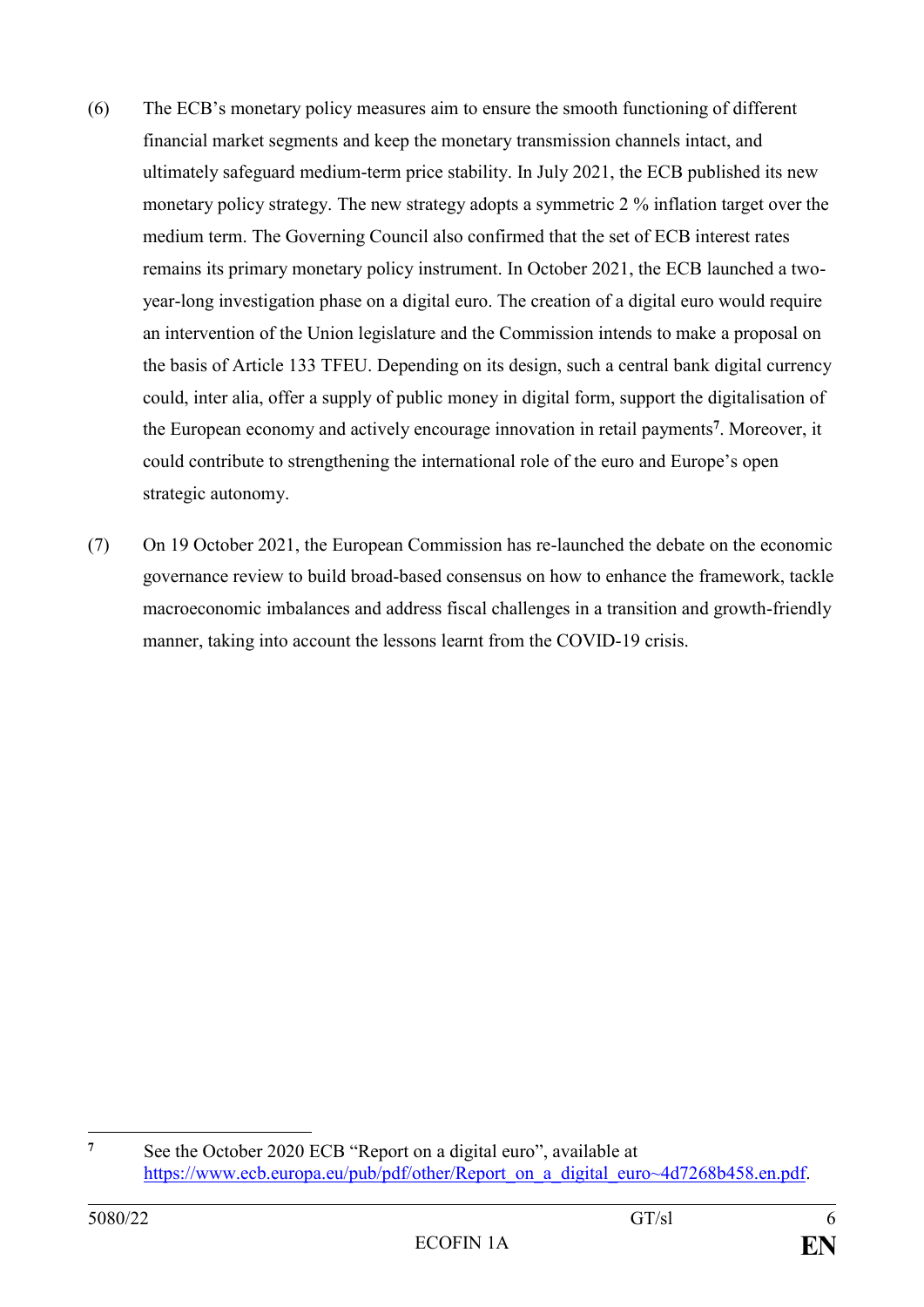(8) The deficit of the general government in the euro area as a whole is projected to reach 7.1 % of GDP in 2021 but to fall to 3.9 % in 2022. The euro area fiscal stance, according to the Commission assessment, is projected to remain supportive in 2021 and 2022 (1¾ % and 1 % of GDP, respectively). In 2022, public investment, both nationally- and EU-financed, will contribute to the supportive stance. As of November 2021, the 18 euro area national recovery and resilience plans approved by the Council so far will provide large- scale financial support to euro area Member States of up to EUR 262 billion in grants and EUR 139 billion in loans in the period to 2026. Coordination of national fiscal policies, in full respect of the Stability and Growth Pact, is crucial for the effective response to the COVID-19 shock, a sustainable recovery, and the proper functioning of the Economic and Monetary Union (EMU). While the general escape clause will remain active in 2022, it is expected to be deactivated as of 2023. With the economic recovery taking hold, fiscal policy is pivoting from temporary emergency measures to targeted recovery support measures. The increase in the government debt ratios (from 85.5 % of GDP in 2019 to 100 % of GDP in 2021) has reflected the combined effects of the contraction in output and the necessary policy reaction to the very large COVID-19 shock. However, as debt ratios were already high in some euro area Member States before the shock, a gradual, continuous and growthfriendly debt reduction will be a policy objective across a large part of the euro area.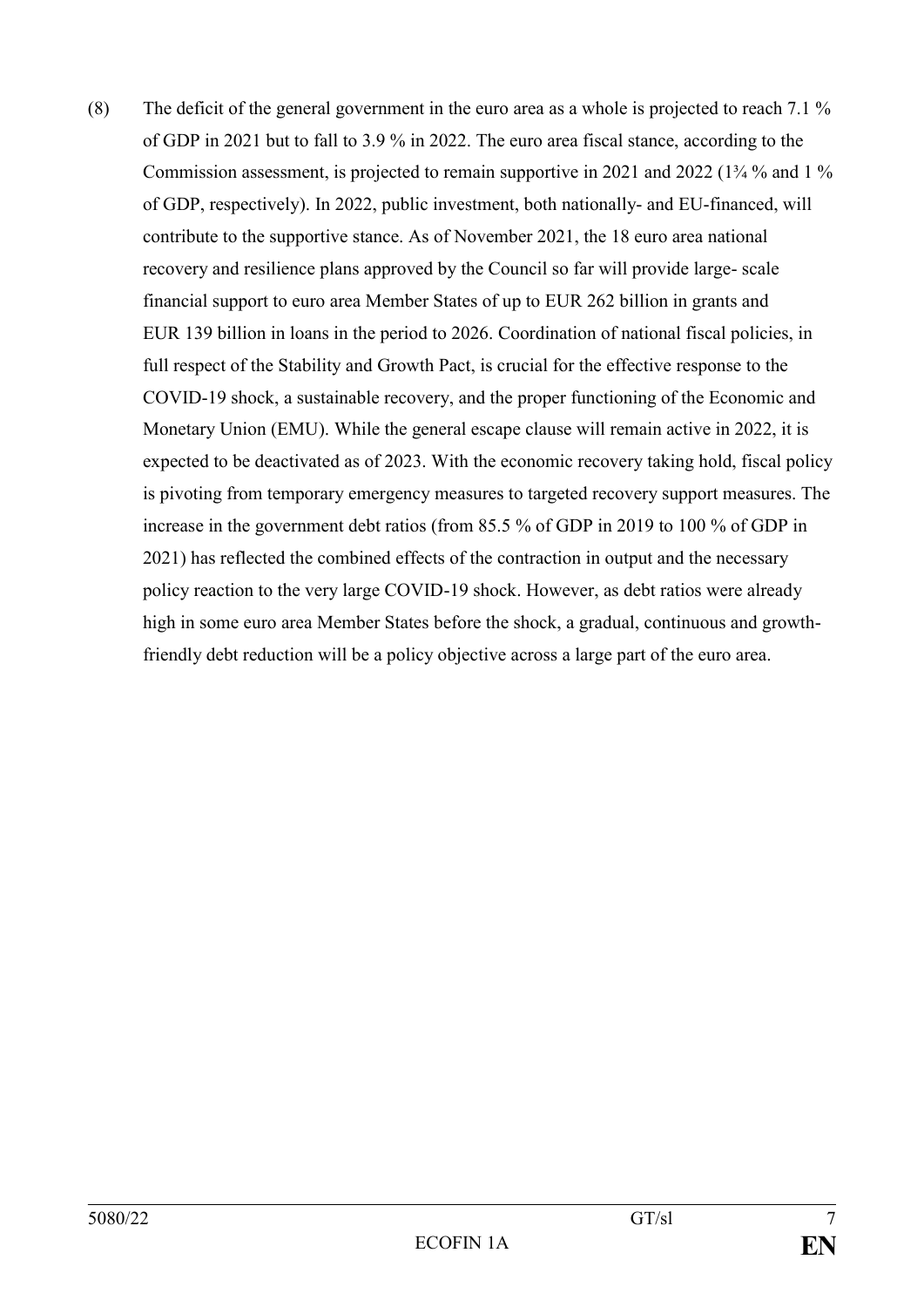(9) In this context, improving the composition of public finances, including by promoting investment, the quality of budgetary measures and ensuring fiscal sustainability over the medium and long term, including in view of climate change and the green and digital transitions, appear particularly relevant. Green budgeting, spending reviews, wellfunctioning public investment management schemes and effective public procurement frameworks, can improve the transparency and effectiveness of public finances and create fiscal space for additional public investments. Reforms for more efficient and fairer revenue policy have become even more fundamental in the aftermath of the COVID-19 crisis. There is still scope to make the tax systems in the euro area more growth- and environmentfriendly, in particular by addressing distortions and reducing the tax wedge on labour, which remains high, in most euro area Member States. Measures addressing aggressive tax planning, tax avoidance and tax evasion can make tax systems more efficient and fairer, while supporting the recovery and increasing revenue. Globalisation has made it necessary to adjust the taxation framework to fit an increasingly digitalised economy. An agreement on reforming global taxation to address the tax challenges arising from the digitalisation of the economy and to limit harmful tax competition has been reached within the OECD/G20 Inclusive Framework on base erosion and profit shifting (BEPS).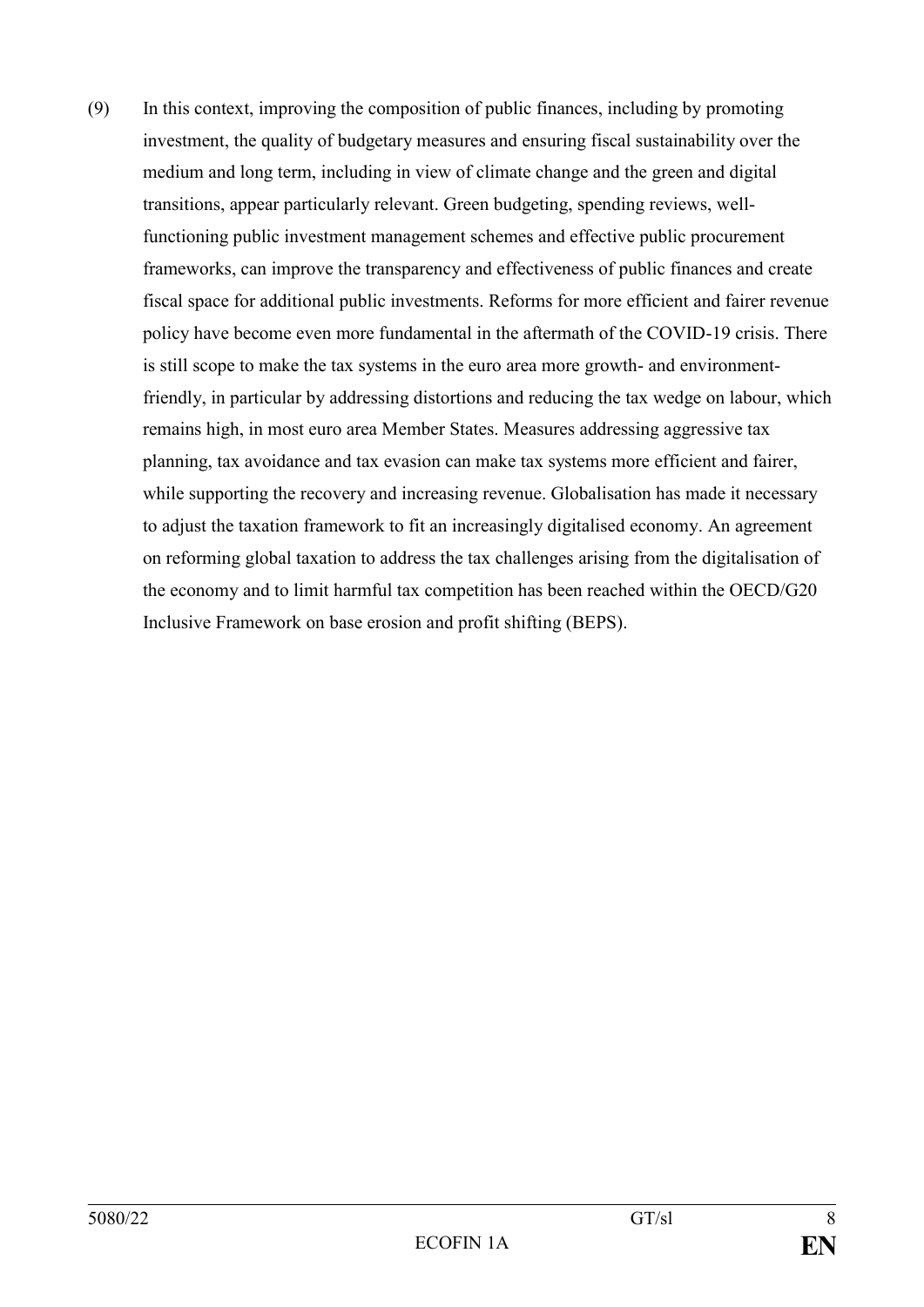(10) The swift and forceful policy response at national and Union level, including through NextGenerationEU, has been effective in mitigating the impact of the crisis on households and firms. Thanks to this coordinated action, divergences have widened less than initially expected, and long-run scarring effects have been mitigated. Policy support, including through short-time work schemes and other job retention measures, has helped keep businesses in activity throughout the crisis and has limited the rise in the unemployment rate and the drop in disposable income. Although increasing, insolvency rates have remained contained in 2021 in spite of the gradual lifting of support measures. Labour markets are also showing gradual improvements, with the employment rate back at 72.1 % in the second quarter of 2021, compared to the pre-COVID peak of 72.9 % in the fourth quarter of 2019. The accelerated adoption of digital technology throughout the crisis could have a positive impact on productivity if sustained over time. Still, the COVID-19 crisis has had substantial territorial, sectorial and distributional implications, which will require reallocations both within and across countries and sectors, with substantial transition costs for workers and companies.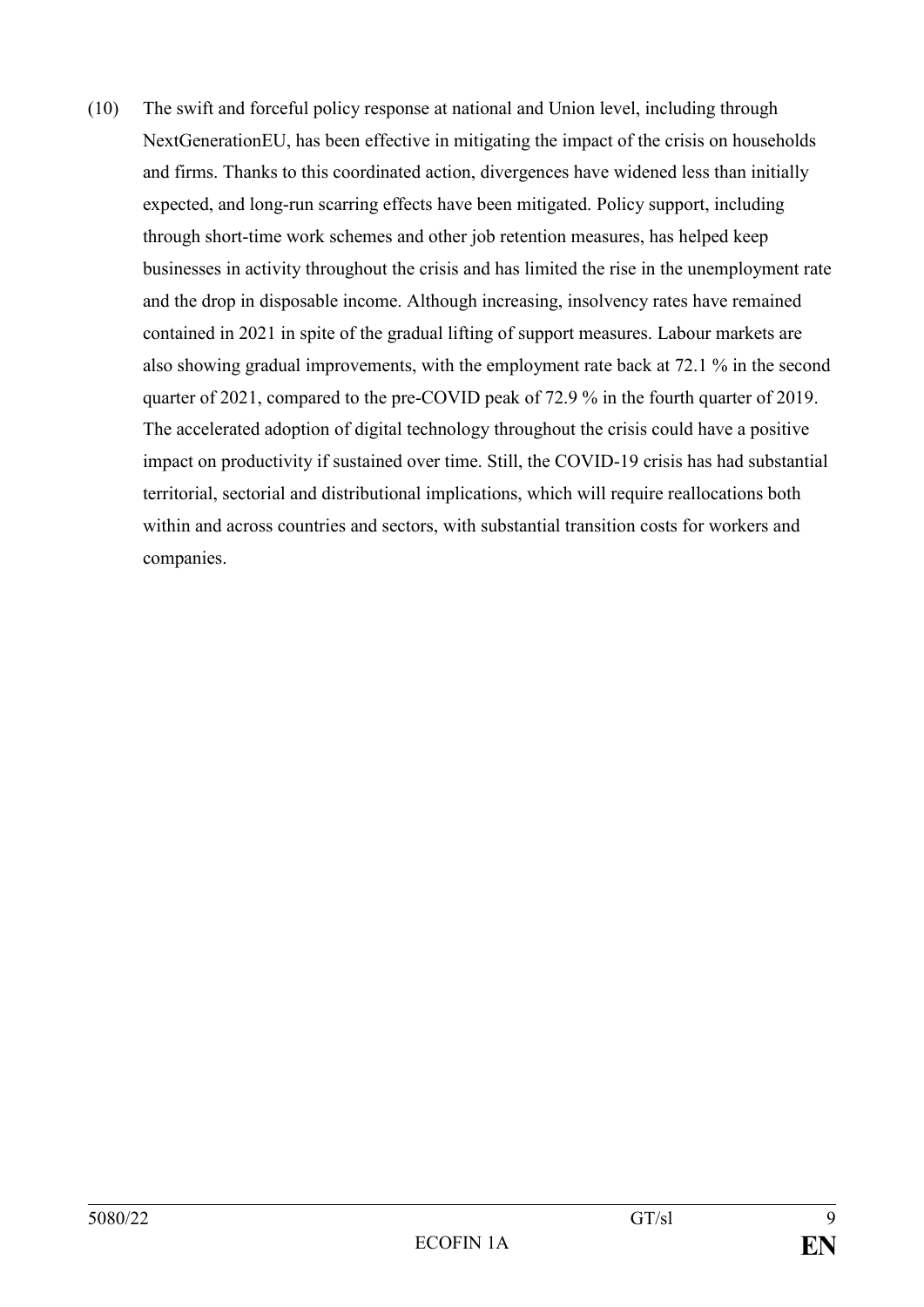(11) Although the rise in bankruptcies has remained limited so far, the pandemic has left many firms with weaker balance sheets, which might constrain their ability to finance investment projects in the near term and compromise their repayment capacity. As the recovery takes hold, support should be gradually phased out and made more targeted. Making less use of debt instruments would limit contingent liabilities and help preserve businesses' investment capacity. Timely withdrawal of policy support measures is a balancing act between supporting investment and employment, and avoiding failures of viable businesses on the one hand, without inhibiting the orderly exit of the unviable ones over the medium-term, on the other. In this context, improving access to finance for companies, strengthening firms' balance sheets and enhancing the capacity and efficiency of insolvency frameworks is crucial. National insolvency regimes differ substantially across the euro area, and capacityenhancing actions will be needed to facilitate an effective administration and judicial system. Improving insolvency frameworks can also contribute to sounder balance sheets in the banking sector, with a positive impact on credit supply. The Directive on restructuring and insolvency**<sup>8</sup>** , which seeks to introduce minimum standards across Member States on preventive restructuring and debt discharge for entrepreneurs, will have to be transposed into national law by 17 July 2022. Moreover, the integration of EU capital markets is key to provide companies with alternative sources of funding to complement bank lending. Progress in the Capital Markets Union (CMU)<sup>9</sup> can improve access to finance for euro area businesses, mobilise long-term investments in green, new technologies and infrastructure, promote equity investment and remove cross-border barriers to investment, including by harmonising certain aspects of substantive law on insolvency proceedings.

 $\bf{8}$ **<sup>8</sup>** Directive (EU) 2019/1023 of the European Parliament and of the Council of 20 June 2019 on preventive restructuring frameworks, on discharge of debt and disqualifications, and on measures to increase the efficiency of procedures concerning restructuring, insolvency and discharge of debt, and amending Directive (EU) 2017/1132 (Directive on restructuring and insolvency), OJ L 172, 26.6.2019, p.18.

<sup>&</sup>lt;sup>9</sup> During the Euro Summit on 25 June 2021, EU leaders underlined their political support for the capital markets union (CMU) and called for rapid implementation of the CMU action plan.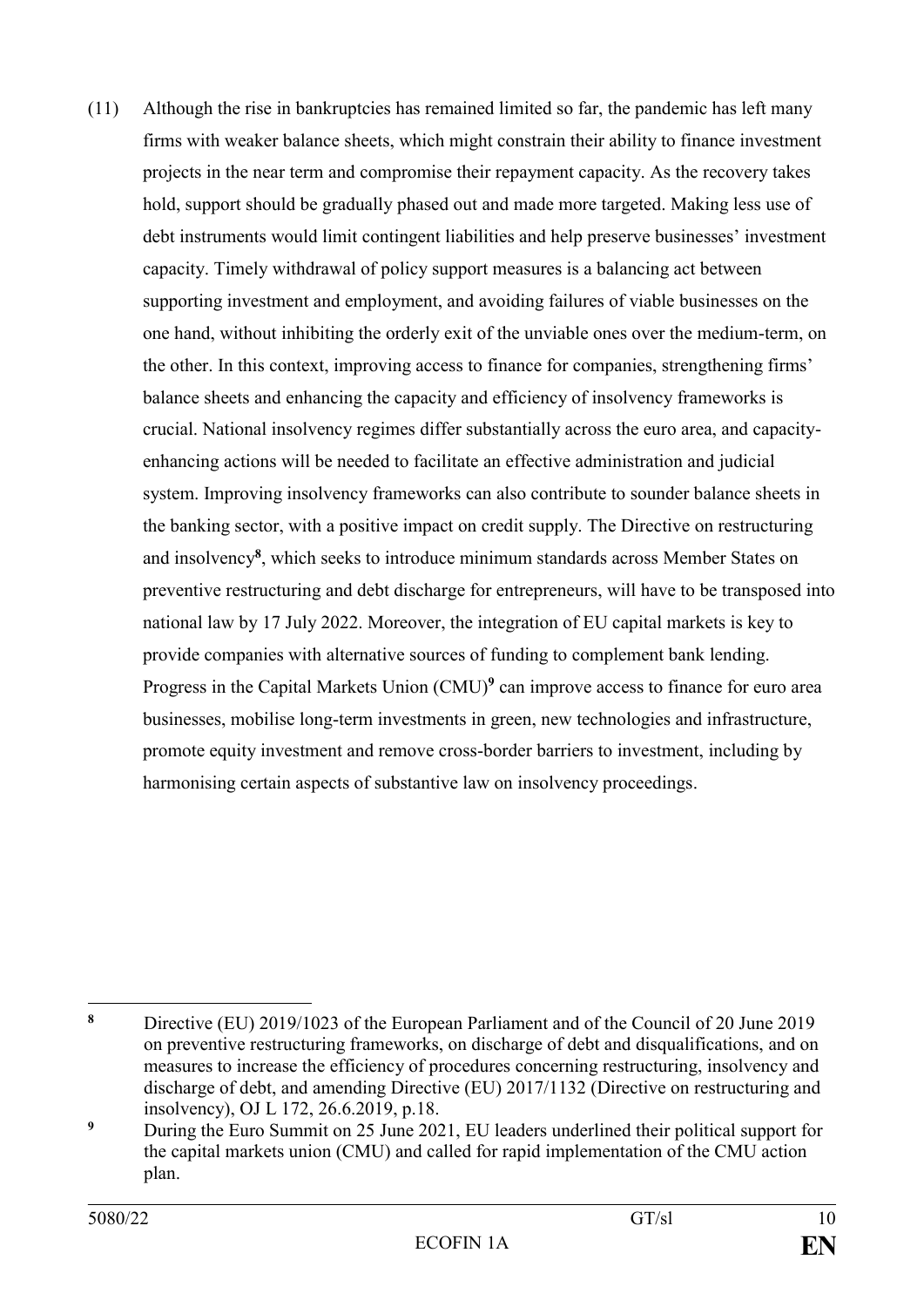(12) While employment is recovering rapidly, some sectors, specific categories of workers and regions are set to be durably impacted by the crisis and by the strong push for greening the economy and accelerating digitalisation. Young people have been particularly affected, as well as the low-skilled and people with a migrant background. The new jobs being created may be different from the jobs that have been lost due to the crisis. Some groups, including women, still experience structural challenges in labour market integration. Supply chain bottlenecks and surging energy prices may slow down the rebound of employment in certain sectors. Policy measures that facilitate job transitions and labour market re-integration will therefore be key to support adjustment and mitigate social impacts in particular in the light of the twin transition. The Commission put forward a recommendation on an Effective Active Support to Employment following the COVID-19 crisis (EASE)**<sup>10</sup>**, which invites Member States to develop coherent policy packages combining measures aimed at bridging the skill shortages and help individuals to successfully navigate the green and digital transitions. These packages would consist of three components: (i) time-limited and welldesigned hiring and transition incentives and support to entrepreneurship; (ii) upskilling and reskilling opportunities linked to labour market needs; and (iii) enhanced support by employment services. Meanwhile, for the cohesiveness of the euro area social protection remains fundamental in the wake of the health and economic crises and with a view to ensuring fair twin transitions. The European Pillar of Social Rights**<sup>11</sup>** remains the compass for employment, skills and social policy action fostering upward economic and social convergence and better working and living conditions in the Member States. The European Pillar of Social Rights Action Plan, adopted in March 2021, sets three EU headline targets on (i) employment, (ii) adult learning, and (iii) poverty reduction by 2030**<sup>12</sup>**, to which policy actions recommended below will contribute. These targets have been welcomed by the EU leaders in the 8 May 2021 Porto Social Summit and the European Council on 24‒25 June 2021.

<sup>1</sup> **<sup>10</sup>** Commission Recommendation (EU) 2021/402 of 4 March 2021 on an effective active support to employment following the COVID-19 crisis (EASE), OJ L 80, 8,03,2021, p. 1.

**<sup>11</sup>** Interinstitutional Proclamation on the European Pillar of Social Rights, OJ C 428, 13.12.2017, p.10.

**<sup>12</sup>** The EU committed to the following EU headline targets by 2030: at least 78% of the 20-64 population should be in employment; at least 60% of people aged 25-64 should participate in learning activities each year; and the number of people at risk of poverty or social exclusion should decrease by at least 15 million compared to 2019.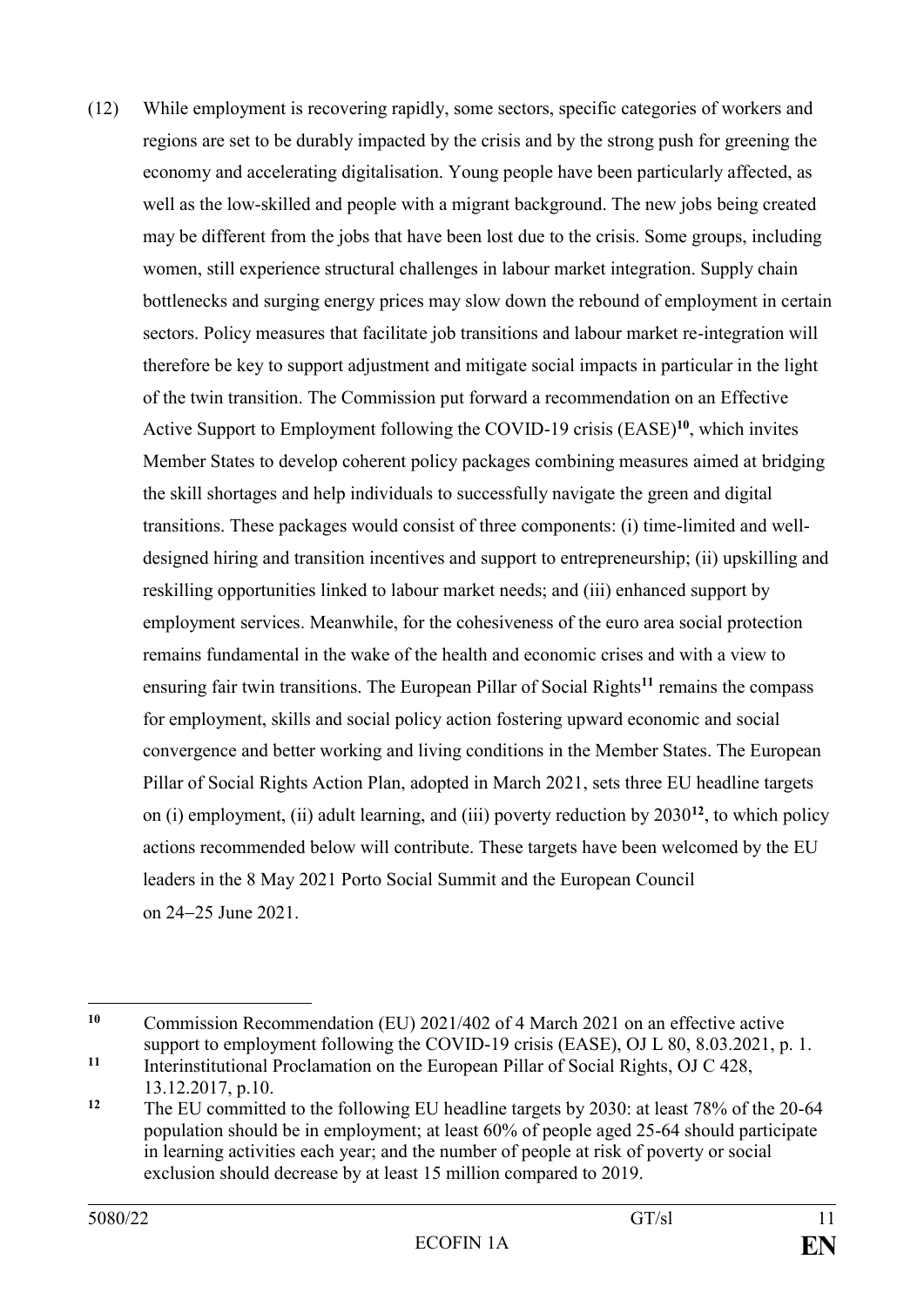- (13) Member States have designed ambitious reform and investment plans, with the financial and policy support of the RRF whose implementation is key. Increasing the quality of institutions, in particular by strengthening administrative capacity, will be key to ensure a swift absorption of the related funds while avoiding duplications and interference with other EU instruments. Member States can improve the framework conditions for private investment by improving the business environment. Preserving and strengthening supply chain resilience in the Single Market, by detecting and addressing supply shortages and bottlenecks, alongside open markets, convergence in standards, greater diversification, circularity and resource efficiency, will be key to ensure the smooth functioning of the Single Market. The 2021 Council Recommendation on the economic policy of the euro area, of 13 July 2021, which calls for further integrating the single market for goods and services, including the digital single market, by removing unnecessary restrictions, enhancing market surveillance and guaranteeing sufficient administrative capacity, remains relevant.
- (14) The banking sector has shown its overall resilience when faced with severe economic stress, thanks to previous reforms. The extensive policy support in the trough of the crisis and the solid recovery recorded in 2021 have so far attenuated concerns about weaker corporate balance sheets. Still, euro area banks might experience some deterioration in asset quality. Timely monitoring of risks, proactive engagement with debtors and active management of non-performing loans, together with strengthened profitability and a robust regulatory framework, are important to maintain the stability of the banking sector and its ability to finance the economic recovery.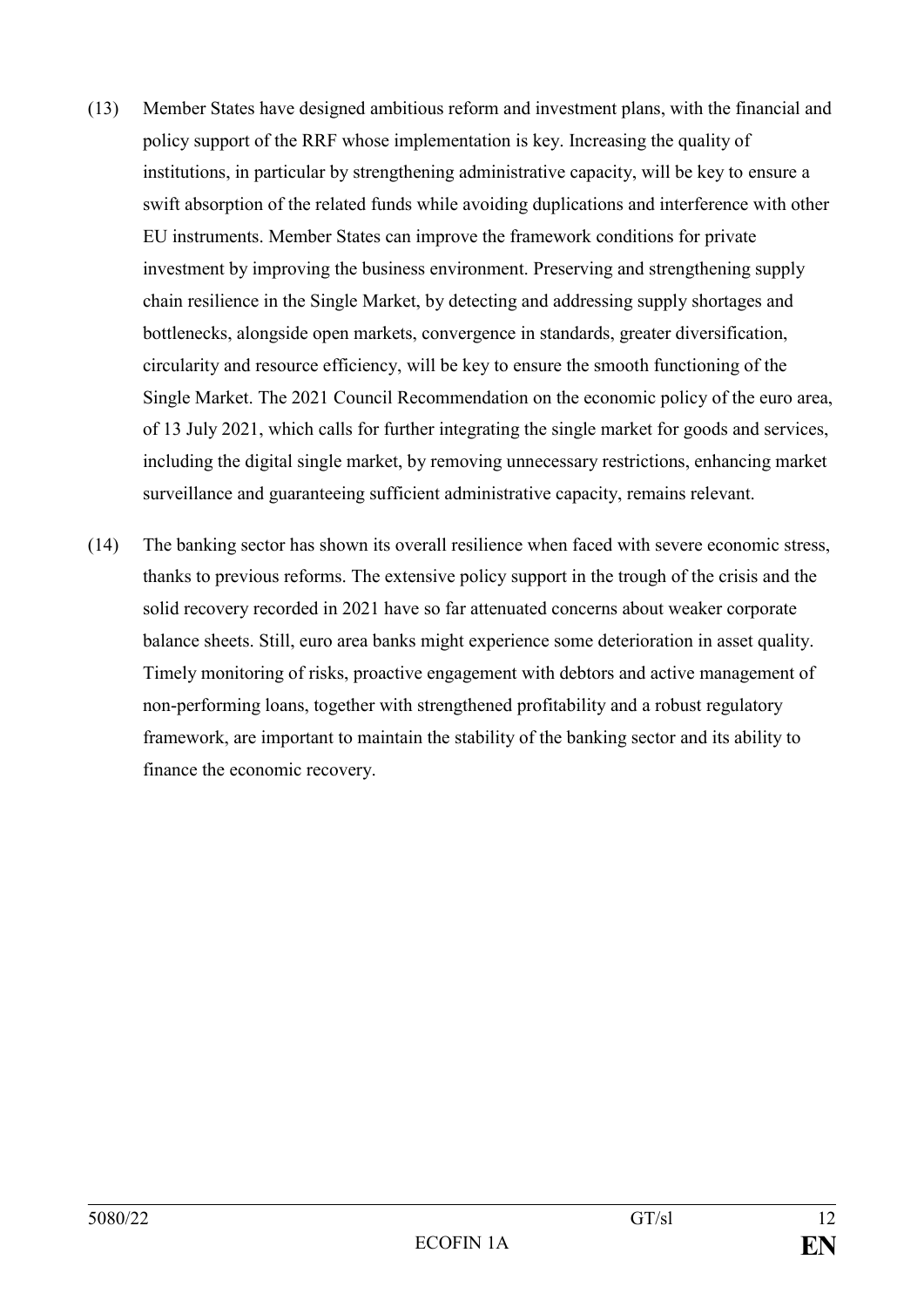(15) The economic size and integration of the euro area, as well as the actions put in place to respond to the crisis, have been stabilising factors globally throughout the COVID-19 crisis. Given the interconnectedness of the economies, euro area Member States will in the coming years need to deliver the investments and reforms agreed to emerge stronger from the crisis, while further deepening the EMU to increase its resilience to future shocks and stand stronger on the international scene.Developments in advanced and emerging market economies have direct repercussions on the euro area through a number of channels, including as regards health and vaccination policy, monetary policy trajectories, financial flows, global value chains and trade. The constraints in global supply chains that arose in the wake of the recovery further testify to the growing global economic interconnectedness. Meanwhile, the euro area current account surplus continued its gradual decline and reached, in 2020, a level close to that suggested by fundamentals. However, it is forecast to rise from 2.6 % to 3.4 % between 2020 and 2023. Strengthening the international role of the euro, which remained broadly stable in recent years, including through developing a digital euro, could enhance the economic and financial autonomy of the euro area and the Union, and improve global financial stability.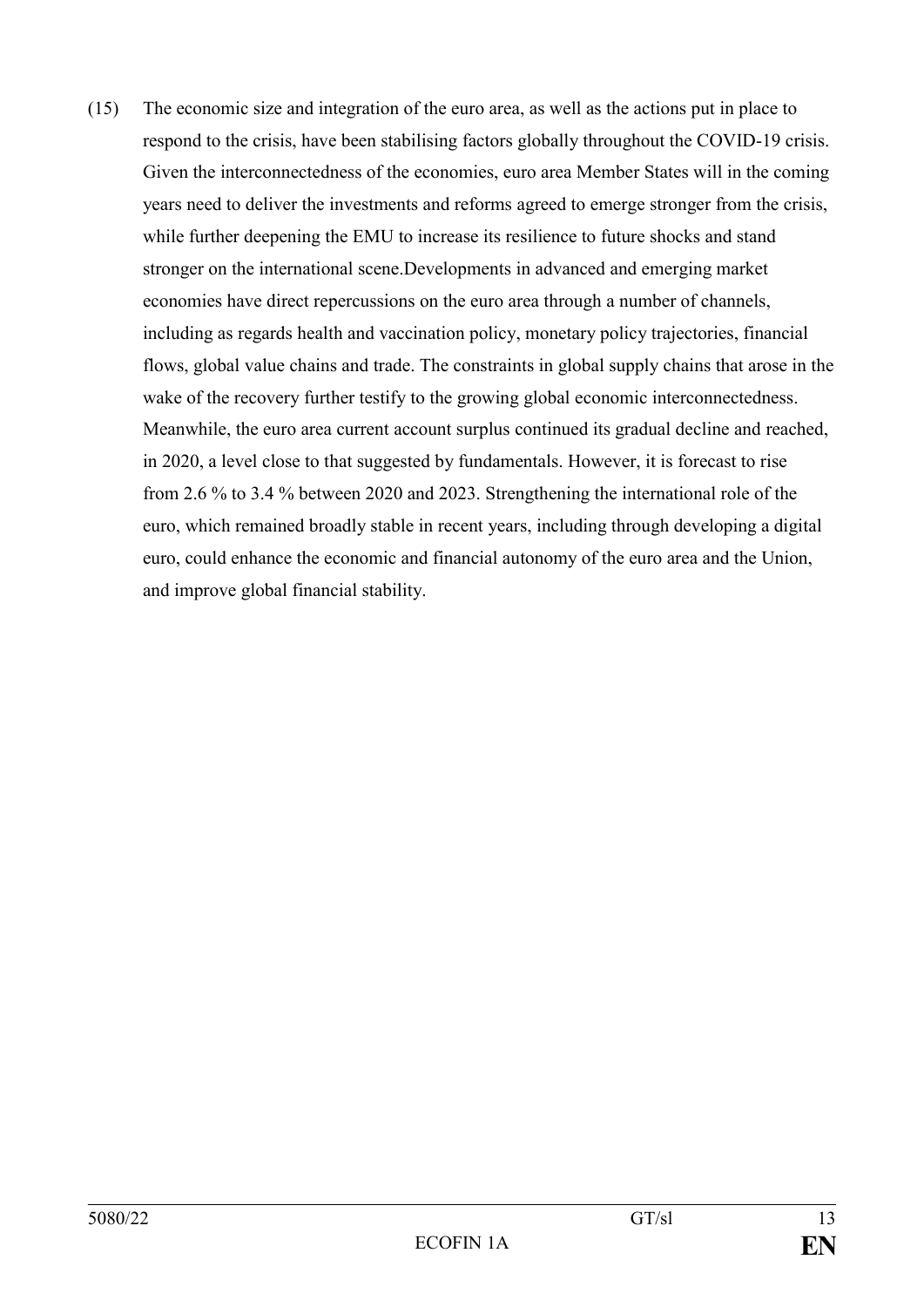(16) The deepening of EMU remains essential. The Banking Union and the Capital Markets Union are mutually reinforcing projects to promote growth, safeguard financial stability and support a genuine Economic and Monetary Union. Filling the remaining gaps would further increase the euro area's stability and resilience, help the euro area economies thrive, and strengthen the international role of the euro. Completing the Banking Union, together with the timely ratification of the Amending Agreements to the ESM Treaty and the IGA on the Single Resolution Fund, and the Capital Markets Union remains essential. This will also support the green and digital transitions, which require important investments. The Euro Summit of 25 June 2021 reiterated the commitment to the completion of the Banking Union and invited the Eurogroup (in inclusive format) to agree, without delay and on a consensual basis, on a stepwise and time-bound work plan on all outstanding elements. It also called for rapid implementation of the CMU Action Plan in line with the priorities set out in the Council Conclusions of 3 December 2020. The 2021 Council Recommendation on the economic policy of the euro area, of 13 July 2021, which calls for completing the EMU and strengthening the international role of the euro, remains relevant.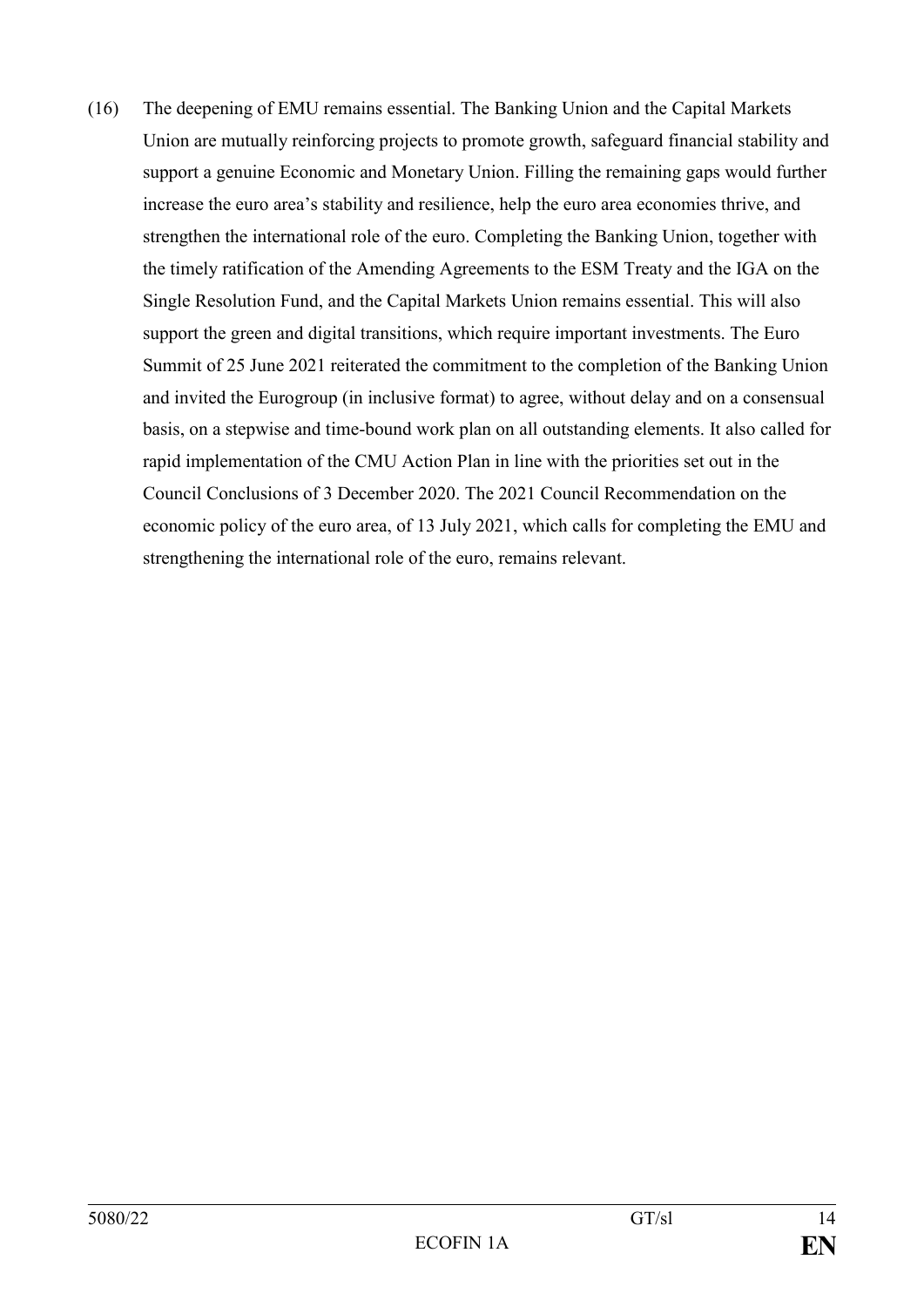HEREBY RECOMMENDS that euro area Member States take action, individually, including through the implementation of their Recovery and Resilience Plans, and collectively within the Eurogroup, in the period 2022 –2023 to:

- 1. Continue to use and coordinate national fiscal policies across Member States to effectively underpin a sustainable and inclusive recovery. Maintain a moderately supportive fiscal stance in 2022 across the euro area, taking into account national budgets and the funding provided by the Recovery and Resilience Facility. Gradually pivot fiscal measures towards investments that promote a sustainable and inclusive recovery, consistent with the green and digital transitions, paying particular attention to the quality of budgetary measures. Reflecting the degree of uncertainty, keep fiscal policy agile in order to be able to react to the evolution of the pandemic. Differentiate fiscal policies taking into account the strength of the recovery, ensuring fiscal sustainability and enhancing investments, while bearing in mind the need to reduce divergences.
- 2. Promote policies that tackle aggressive tax planning, tax evasion and tax avoidance to ensure fair and efficient tax systems. Work to limit harmful tax competition including through the implementation of the global consensus-based solution to address the tax challenges arising from the digitalisation and globalisation of the economy. Lower the tax wedge on labour and promote a shift-from labour taxation towards taxes that are less distortive. Transition from emergency to recovery measures in labour markets by ensuring effective active labour market policies: (i) supporting job transitions, in particular towards the green and digital economy, (ii) combining measures tackling skills shortages, strengthening upskilling and re-skilling, providing targeted hiring incentives and (iii) enhancing the capacity of public employment services to address labour market mismatches. Strengthen inclusive quality education and training systems. Promote labour market integration of young people, women, and vulnerable groups, ensure adequate working conditions and address labour market segmentation, develop and adapt where needed social protection systems and strengthen access in order to address challenges emerging from the COVID-19 crisis and those related to the green and digital transitions. Ensure the effective involvement of social partners in policy making, strengthen social dialogue and promote collective bargaining. Ensure sharing of, and convergence towards, good practices in labour market and social policies that increase economic and social resilience.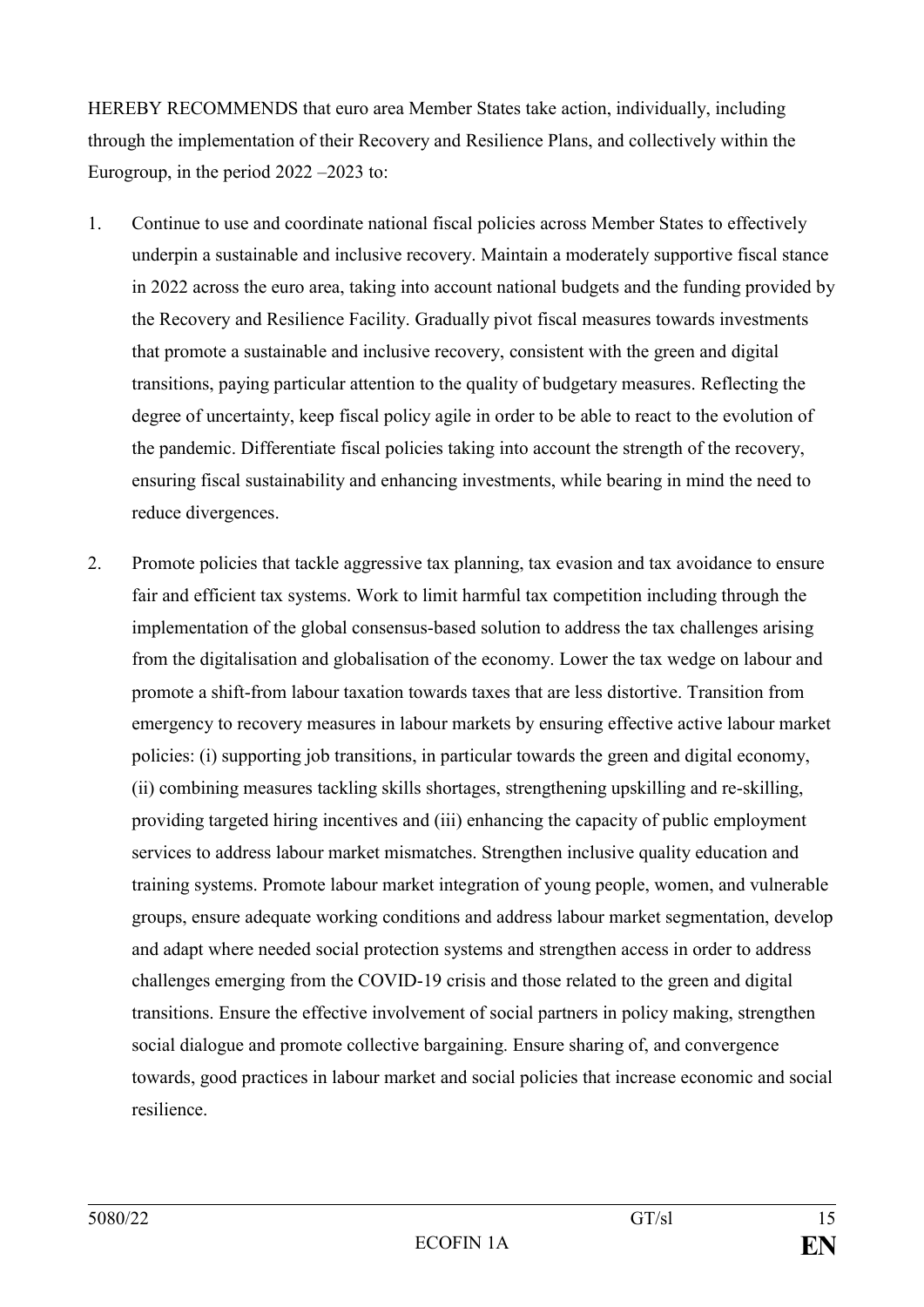- 3. Monitor the effectiveness of policy support packages for companies, focus on a more targeted support for the solvency of viable firms that have come under stress during the pandemic, and make greater use of equity-type instruments. Take actions to increase the capacity of insolvency frameworks to deal effectively and timely with bankruptcy and debt restructuring, maximize the preservation of value and promote an efficient allocation of capital in the real economy and cross-border investments. Make swift progress in deepening the Capital Markets Union, on which the Commission has made legislative proposals with a focus on supporting the financing of the economy, enhancing investment opportunities for firms and individuals and removing unwarranted cross-border barriers to investments in the single market.
- 4. Continue to strengthen national institutional frameworks and pursue reforms to address bottlenecks to investment and reallocation of capital, and ensure the efficient and timely use of Union funds. Reduce the administrative burden for firms and improve the business environment. Strengthen the effectiveness and digitalisation of public administration. Improve public financial management, including through green budgeting and by improving the effectiveness of public investment management frameworks, and make use of spending reviews to improve the composition and quality of public finances, in particular quality of public investments and investment in people and skills, and to better focus public expenditure on recovery and resilience needs.
- 5. Ensure macro-financial stability, and maintain the credit channels to the economy, continuing to address non-performing loans through, amongst others, monitoring asset quality, timely and pro-active engagement with distressed debtors (in particular viable ones) and the further development of secondary markets for non-performing loans. Continue to work on completing the Banking Union, by means of a step-wise and time-bound work plan on all outstanding elements needed and with the same level of ambition, and on strengthening the international role of the euro. Continue to support exploratory work on the possible introduction of a digital euro.